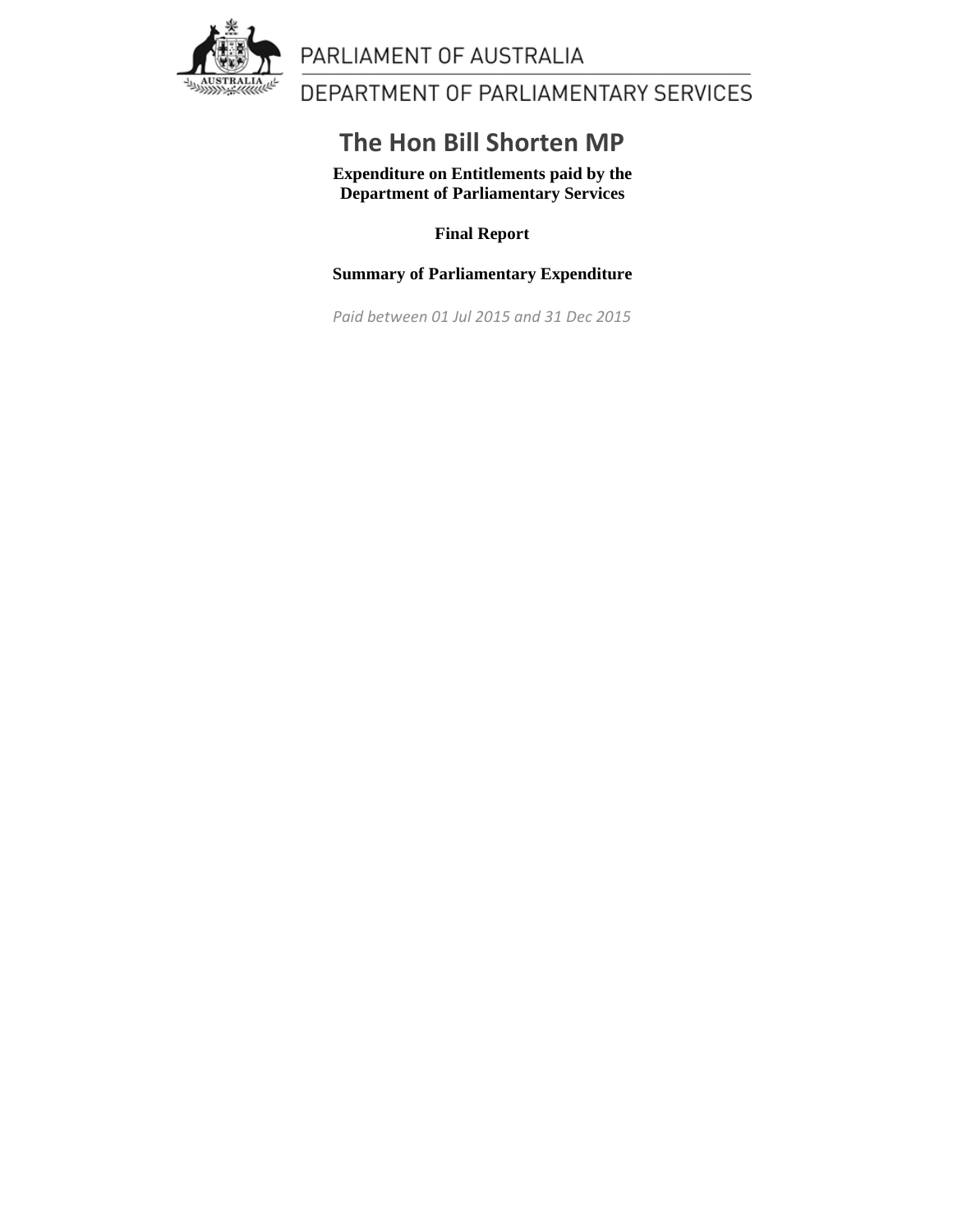| Telecommunication - Mobile Phone               |                                  |                                         |                                         |                                         |                                         |            |  |  |  |  |
|------------------------------------------------|----------------------------------|-----------------------------------------|-----------------------------------------|-----------------------------------------|-----------------------------------------|------------|--|--|--|--|
| $\rm{Jul15}$<br><b>Total</b><br><b>Charges</b> | Aug15<br><b>Total</b><br>Charges | Sep15<br><b>Total</b><br><b>Charges</b> | Oct15<br><b>Total</b><br><b>Charges</b> | Nov15<br><b>Total</b><br><b>Charges</b> | Dec15<br><b>Total</b><br><b>Charges</b> | Total      |  |  |  |  |
| \$59.11                                        | \$70.68                          | \$91.18                                 | \$60.80                                 | \$54.17                                 | \$58.52                                 | \$394.46   |  |  |  |  |
| \$139.68                                       | \$92.64                          | \$157.11                                | \$124.18                                | \$120.96                                | \$149.76                                | \$784.33   |  |  |  |  |
| \$80.60                                        | \$96.49                          | \$79.66                                 | $-$ \$29.50                             | \$0.00                                  | \$0.00                                  | \$227.25   |  |  |  |  |
| \$0.00                                         | \$0.00                           | \$135.23                                | \$338.87                                | \$508.96                                | \$521.71                                | \$1,504.77 |  |  |  |  |
| \$390.71                                       | \$117.37                         | \$178.97                                | \$104.36                                | \$54.72                                 | \$317.08                                | \$1,163.21 |  |  |  |  |
| \$59.76                                        | \$0.00                           | \$0.00                                  | \$0.00                                  | \$0.00                                  | \$0.00                                  | \$59.76    |  |  |  |  |
| \$169.96                                       | $-$0.49$                         | \$0.00                                  | \$0.00                                  | \$0.00                                  | \$0.00                                  | \$169.47   |  |  |  |  |
| \$40.88                                        | \$74.57                          | \$57.04                                 | \$61.44                                 | \$76.77                                 | \$73.53                                 | \$384.23   |  |  |  |  |
| \$0.00                                         | \$109.96                         | \$82.05                                 | \$88.76                                 | \$83.23                                 | \$63.15                                 | \$427.15   |  |  |  |  |
| \$166.22                                       | \$149.52                         | \$460.37                                | \$426.15                                | \$505.06                                | \$279.00                                | \$1,986.32 |  |  |  |  |
| \$46.74                                        | \$44.58                          | \$46.10                                 | \$40.48                                 | \$39.99                                 | \$39.99                                 | \$257.88   |  |  |  |  |
| \$188.01                                       | \$49.41                          | \$72.37                                 | \$113.69                                | \$41.24                                 | \$42.19                                 | \$506.91   |  |  |  |  |
| \$82.76                                        | \$483.08                         | \$305.02                                | \$299.24                                | \$74.91                                 | \$152.87                                | \$1,397.88 |  |  |  |  |
| \$281.40                                       | \$332.62                         | \$286.60                                | \$389.95                                | \$571.37                                | \$253.13                                | \$2,115.07 |  |  |  |  |
| \$50.64                                        | \$41.61                          | \$42.54                                 | \$44.08                                 | \$41.20                                 | \$40.64                                 | \$260.71   |  |  |  |  |
| \$37.73                                        | \$39.99                          | \$39.99                                 | \$46.39                                 | \$43.57                                 | \$43.95                                 | \$251.62   |  |  |  |  |
| \$83.99                                        | \$92.68                          | \$88.77                                 | \$298.46                                | \$156.62                                | \$275.16                                | \$995.68   |  |  |  |  |
| \$137.60                                       | \$142.69                         | \$124.43                                | \$143.91                                | \$174.60                                | \$238.35                                | \$961.58   |  |  |  |  |
| \$63.29                                        | \$89.65                          | \$128.59                                | \$59.17                                 | \$53.15                                 | \$65.86                                 | \$459.71   |  |  |  |  |
| \$122.72                                       | \$182.80                         | \$141.95                                | \$143.87                                | \$144.38                                | \$195.31                                | \$931.03   |  |  |  |  |
| \$130.22                                       | \$52.31                          | \$94.99                                 | \$65.47                                 | \$55.44                                 | \$44.64                                 | \$443.07   |  |  |  |  |
| \$147.26                                       | \$144.79                         | \$146.07                                | \$114.68                                | \$103.24                                | \$91.81                                 | \$747.85   |  |  |  |  |
| \$76.15                                        | \$49.83                          | \$66.01                                 | \$60.44                                 | \$68.46                                 | \$63.79                                 | \$384.68   |  |  |  |  |
| \$0.00                                         | \$0.00                           | \$0.00                                  | \$0.00                                  | \$54.58                                 | \$56.72                                 | \$111.30   |  |  |  |  |
| \$0.00                                         | \$0.00                           | \$0.00                                  | \$73.60                                 | \$43.47                                 | \$45.73                                 | \$162.80   |  |  |  |  |
| \$149.52                                       | \$131.95                         | \$25.52                                 | \$0.00                                  | \$0.00                                  | \$0.00                                  | \$306.99   |  |  |  |  |
| \$48.19                                        | \$54.70                          | \$61.21                                 | \$64.01                                 | \$65.27                                 | \$49.79                                 | \$343.17   |  |  |  |  |
| \$0.00                                         | \$0.00                           | \$0.00                                  | \$0.00                                  | \$70.05                                 | \$66.97                                 | \$137.02   |  |  |  |  |
| \$581.39                                       | \$385.46                         | \$465.79                                | \$461.78                                | \$550.26                                | \$805.90                                | \$3,250.58 |  |  |  |  |
| \$53.51                                        | \$54.18                          | \$41.19                                 | \$39.99                                 | \$39.99                                 | \$39.99                                 | \$268.85   |  |  |  |  |
| \$117.90                                       | \$74.60                          | \$99.39                                 | \$99.38                                 | \$129.59                                | \$74.50                                 | \$595.36   |  |  |  |  |
| \$156.49                                       | \$82.20                          | \$105.98                                | \$532.19                                | \$97.55                                 | \$218.04                                | \$1,192.45 |  |  |  |  |
| \$624.08                                       | \$205.30                         | \$363.86                                | \$270.40                                | \$228.70                                | \$136.11                                | \$1,828.45 |  |  |  |  |
| \$59.16                                        | \$94.75                          | \$114.17                                | \$221.30                                | \$166.98                                | \$314.95                                | \$971.31   |  |  |  |  |
| \$209.48                                       | \$50.48                          | \$469.14                                | \$69.60                                 | \$76.99                                 | \$137.49                                | \$1,013.18 |  |  |  |  |